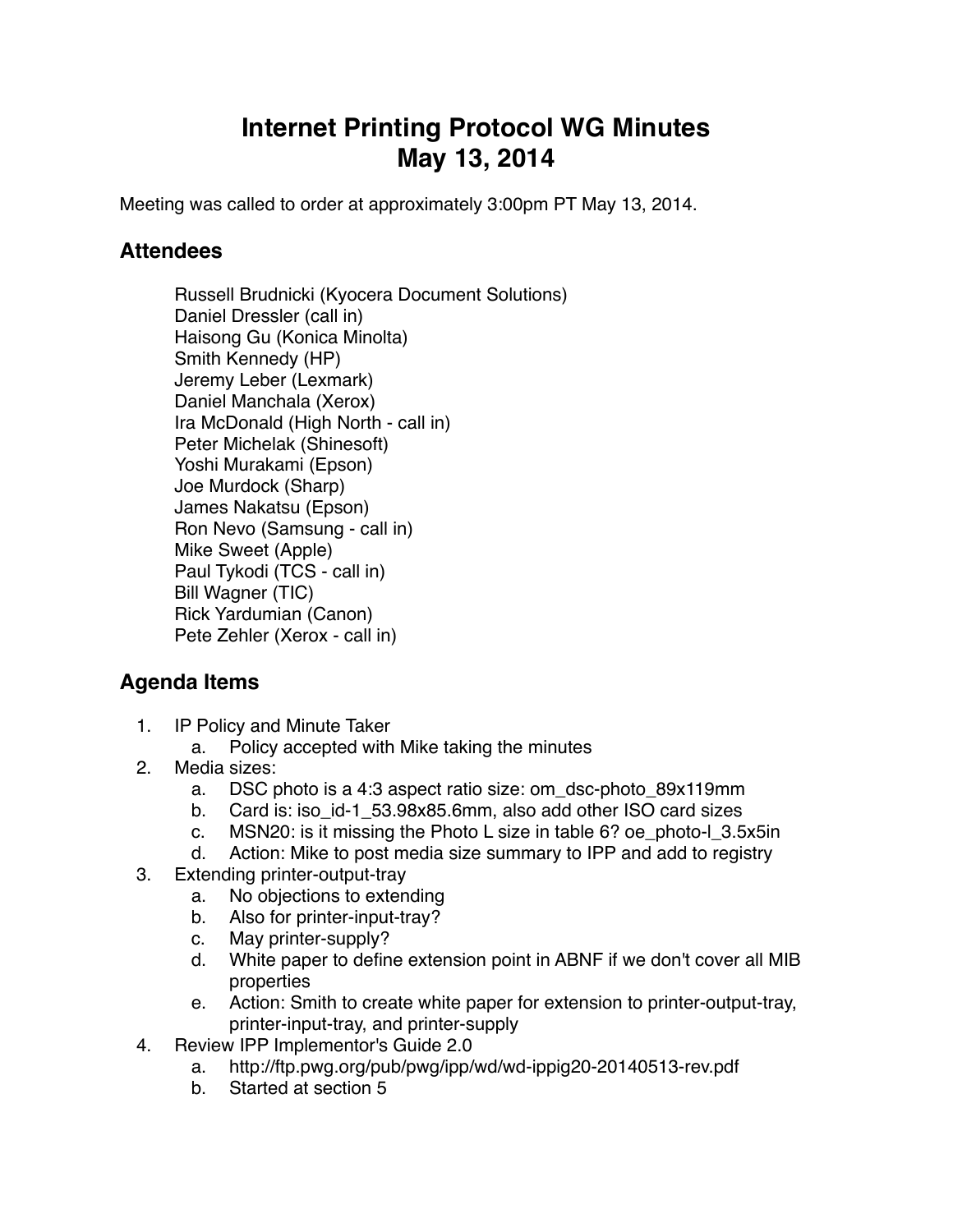- c. Section 5:
	- Title: "Supplying and Evaluating IPP Attributes"
	- Mention this is best practice for the Client
- d. Section 5.1:
	- ⁃ Maybe move later in the section
	- **Job Template Attribute Defaults and Capabilities**
	- ⁃ Reword: Always send and don't default lines 945-953
	- ⁃ "copies" not a good example since it can be simulated in software; try "staple" or something
- e. Section 5.1.2:
	- Line 963: A Printer MUST bind default values to the Job's attributes at Job Processing time.
	- Line 965: not a response attribute, a Job Status attribute
- f. Section 5.2:
	- ⁃ Line 977: Drop "For this reason" stuff
- g. Section 5.2.1:
	- ⁃ Drop last sentence
- h. Section 5.2.2:
	- Just sentence 2. Drop all SHOULD NOTs.
	- ⁃ Line 992-996: Printers SHOULD set the "document-format-actual" Job Status attribute to report the detected MIME media type.
- i. Section 5.3:
	- Line 998: Given a Printer that supports...
	- ⁃ Line 999: SHOULD supply the "media-col" attribute ...
	- ⁃ Line 1001: "job-sheets-col", check others (some have simple and collection versions)
	- Avoid passive "This is true for" wording
	- Rearrange first paragraph to be 5.3.1 Client Recommendations, second paragraph is the lead-in for 5.3, and the third paragraph is 5.3.2 Printer Recommendations
	- Line 1004: media-col.media-size member attribute
	- ⁃ Title: "Supply "media-col" Attribute"
	- Line 1008: Drop "(1-3 units)"
	- ⁃ Line 1003: Add examples (", e.g., size, source, and type.")
	- ⁃ Line 1006: Include example of #10 envelope and 4.125" width conversion to hundredths of millimeters.
	- ⁃ Line 1007: Drop "even"
	- Client recommendation: when converting to media-size units, SHOULD truncate fractional portion of media-size (add reference to MSN20)
		- Printer recommendation: allow small inaccuracy.
- j. Section 5.4:
	- ⁃ "Supply "finishings-col" Attribute"
	- ⁃ Add rationale
	- Client recommendation is "SHOULD use finishings-col if supported"
	- Printer recommendation is "SHOULD support FIN2 and finishingscol"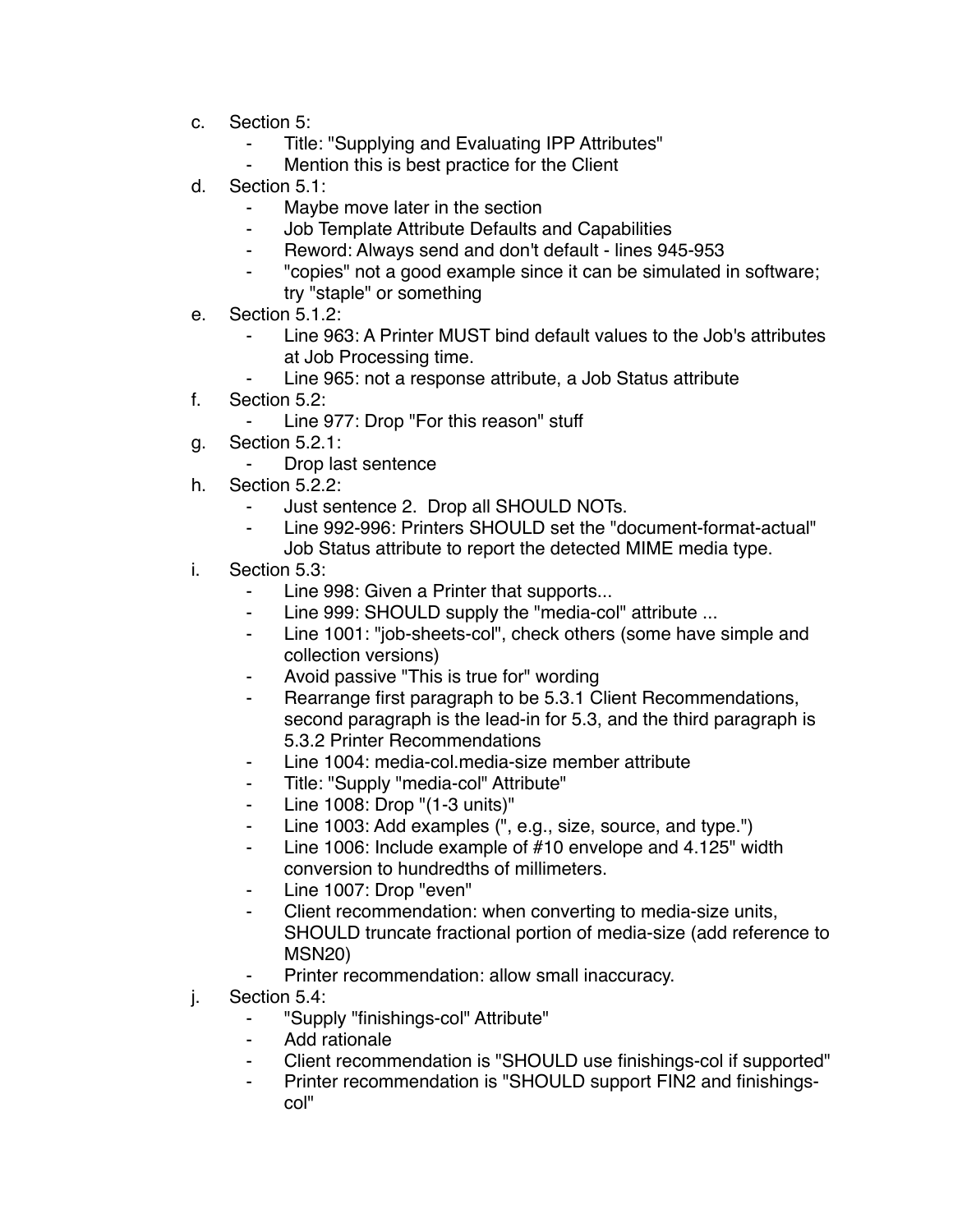- k. Section 5.5
	- ⁃ Title: "Enforcing Job Ticket Fidelity"
	- Make attributes use actual list paragraph style (indented)
	- ⁃ Line 1022: Don't uppercase exactly
	- ⁃ Lines 1021-1023: Reword and provide examples web page vs. check printing
	- ⁃ Line 1035: Additionally, a Client use use the "pdl-overridesupported" attribute ...
	- Line 1037: No need to make it a list
	- ⁃ Line 1038: "with IPP Job Template or Document Template attributes"
- l. Section 5.5.1:
	- Numbered list
	- ⁃ "a Client SHOULD:"
	- ⁃ reword bullets as continuations of "a Client SHOULD"
	- ⁃ break last bullet into two
- m. Section 5.5.2:
	- Numbered list
	- ⁃ "A Printer SHOULD:"
	- ⁃ 1055: for JPEG, PWG Raster Format, and (if supported) PDF document formats
- n. Section 5.6:
	- ⁃ Add 5.6.1 and 5.6.2
	- ⁃ A Client SHOULD supply "multiple-document-handling" with value 'separate-documents-collated-copies' to produce collated copies.
	- A Printer that supports "copies" SHOULD support "multipledocument-handling" with value 'separate-documents-collatedcopies' to produce collated copies.
- o. Section 5.7:
	- ⁃ Reorder, add 5.7.1, 5.7.2
- p. Global: Attributes in double quotes, values in single quotes
- q. Global: Job, Job Creation, Job Template, Job Description, Printer, etc. are capitalized terms
- r. Global: Check for use of "object" drop if preceded by Printer or Job or **Document**
- s. Stopped at 5.8
- 5. Start of Thursday
	- a. Discussion of potential issues WRT client expectations
		- Q: Is there a way to detect client OS/print stack?
			- A: Not reliably, don't do it
		- ⁃ Q: Is it an error if a printer rejects a client request because a client doesn't include a new attribute?
			- A: Generally yes. For Job Template attributes a printer can only reject if the attribute is listed in printer-mandatory-jobattributes
			- ⁃ Probably good to say "don't do this" in the implementors guide for any job template attributes that can be defaulted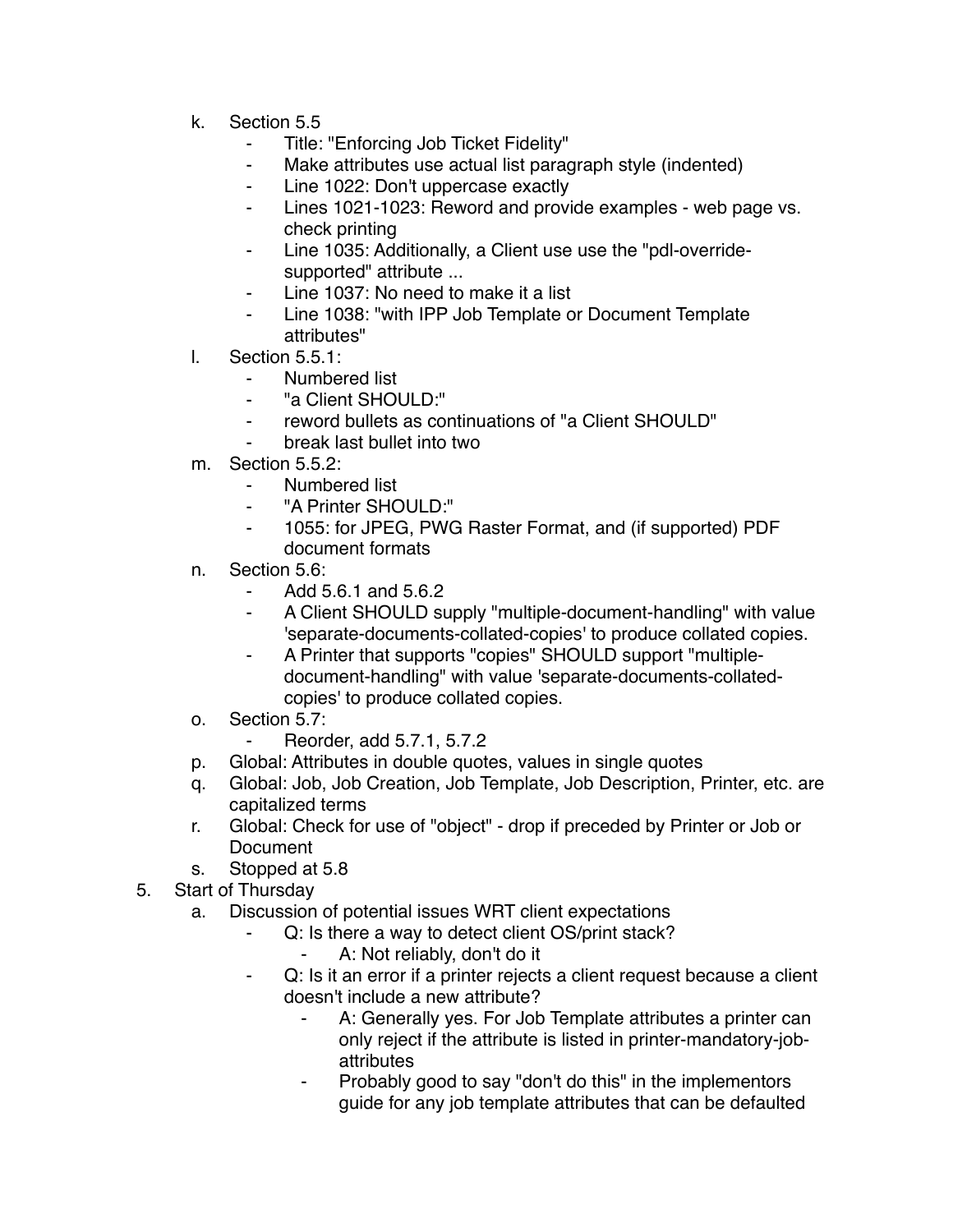- 6. Review IPP Everywhere Printer Self-Certification
	- a. http://ftp.pwg.org/pub/pwg/ipp/wd/wd-ippeveselfcert10-20140509-rev.pdf
	- b. Section 1:
		- ⁃ Mention product family vs. printer/model
	- c. Section 1.1:
		- Forward references to product family definition
		- ⁃ Item 3: "because WS-Discovery" instead of "as", put the Because at front
		- Item 4: "This manual DEFINES tests FOR the ...", "Bonjour (DNS-SD and mDNS)"
		- Item 5: "This manual defines only one"
		- Item 7: "Printer self-certification for a Product Family should be performed using the most fully featured model of the Product Family."
		- ⁃ Item 8: "A vendor can request ..."
		- Item 9: Split into two items, "A vendor is not required to certify an already certified Product Family against ..."
		- ⁃ Item 10: "and will be approved and ..."
		- Item 11: "When necessary, the chosen PWG review members may present exception requests in anonymized form to the PWG Steering Committee for wider discussion."
		- Item 13: you -> vendor
		- Item 14: "Once approved, the Printers in the certified Product Family will be listed ...", drop product family, model (singular)
	- d. Section 1.2:
		- ⁃ might instead of may
		- ⁃ would instead of will
		- $is$  -> will be
		- changes will go through
		- will include time
	- e. Section 1.3:
		- ⁃ "Developers and vendors can report problems ...."
		- State this is a public database. Anonymous reporting process... etc.
	- f. Section 2.3:
		- ⁃ "A group of products from a common product platform."
		- Add examples of OEM products, servers, etc., info reference to business dictionary.com
		- ⁃ Q: What about OEMs, not wanting to expose OEM relationship?
			- A: Just have OEM submit results for OEM products
			- Products are listed separately.
	- g. Section 3.2.1: fix typos
	- h. Section 3.3: Fix typos
	- i. Section 3.4: Fix numbering, "and Recommendations"
	- j. Section 4.1:
		- ⁃ "The Printer in the Product Family ..."
	- k. Section 4.5:
		- Wrong email, should be ippEVEselfcert@pwg.org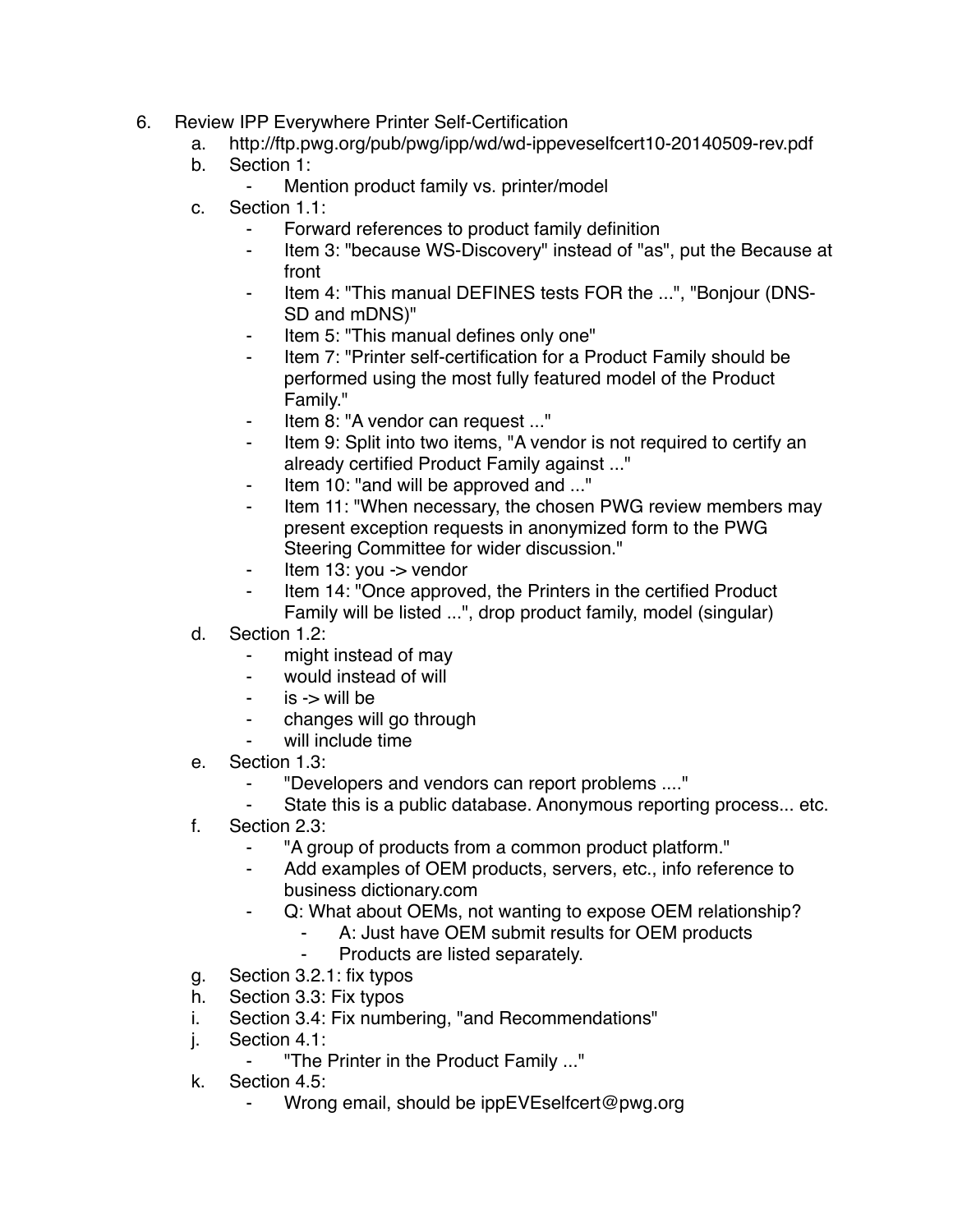- l. Table 3:
	- ⁃ Deflate and gzip, if supported
	- Don't forget to prompt for media
- m. Section 7.3:
	- ⁃ Vendors do not submit hardcopy output ...
	- Add figures containing document images
	- Say something about clipping
- n. Section 8.1:
	- You -> vendor
	- Submission -> self-certification
- o. Section 8.2:
	- ⁃ Make and Model, not just model
	- software and firmware
	- ⁃ two PWG member representatives
	- ⁃ Reword 514-515 to avoid passive voice and mention web server or something
- p. Section 8.3:
	- ⁃ will include, etc.
	- submitter can correct or give up
	- the web site will inform the submitter of the reviewers' decisions.
- q. Section 8.4:
	- The PWG will grant exceptions ....
	- List of potential exceptions
- r. Exceptions to allow:
	- Media Empty test (no media presence sensors)
	- Printer supplies test (thermal label printers)
- 7. Review IPP Scan
	- a. http://ftp.pwg.org/pub/pwg/ipp/wd/wd-ippscan10-20140509-rev.pdf
	- b. Amend WG last call message with end date
	- c. Line 744: "destination-attributes" (hyphen, in quotes)
	- d. Date in heading is messed up
	- e. Will resolve -date-time attribute comments on the IPP list
	- f. Review updated draft at June 2 meeting
	- g. PWG Last Call starting mid-June, pending SC approval
- 8. Review IPP Finishings 2.0
	- a. http://ftp.pwg.org/pub/pwg/ipp/wd/wd-ippfinishings20-20140509-rev.pdf
	- b. Section 4: Add figure showing coordinate systems and locations of staples, holes, etc.
	- c. 5.2.4.2: Remove editor's note (no coating-color)
	- d. 5.2.7.2: Remove editor's note (no laminating-color), coating->lamination
	- e. Add 5.2.9.4: Examples showing standard staple values for each enum
- 9. Review IPP Shared Infrastructure Extensions
	- a. http://ftp.pwg.org/pub/pwg/ipp/wd/wd-ippsix10-20140226.pdf
	- b. Did not get to this.

## **Next Steps / Open Actions**